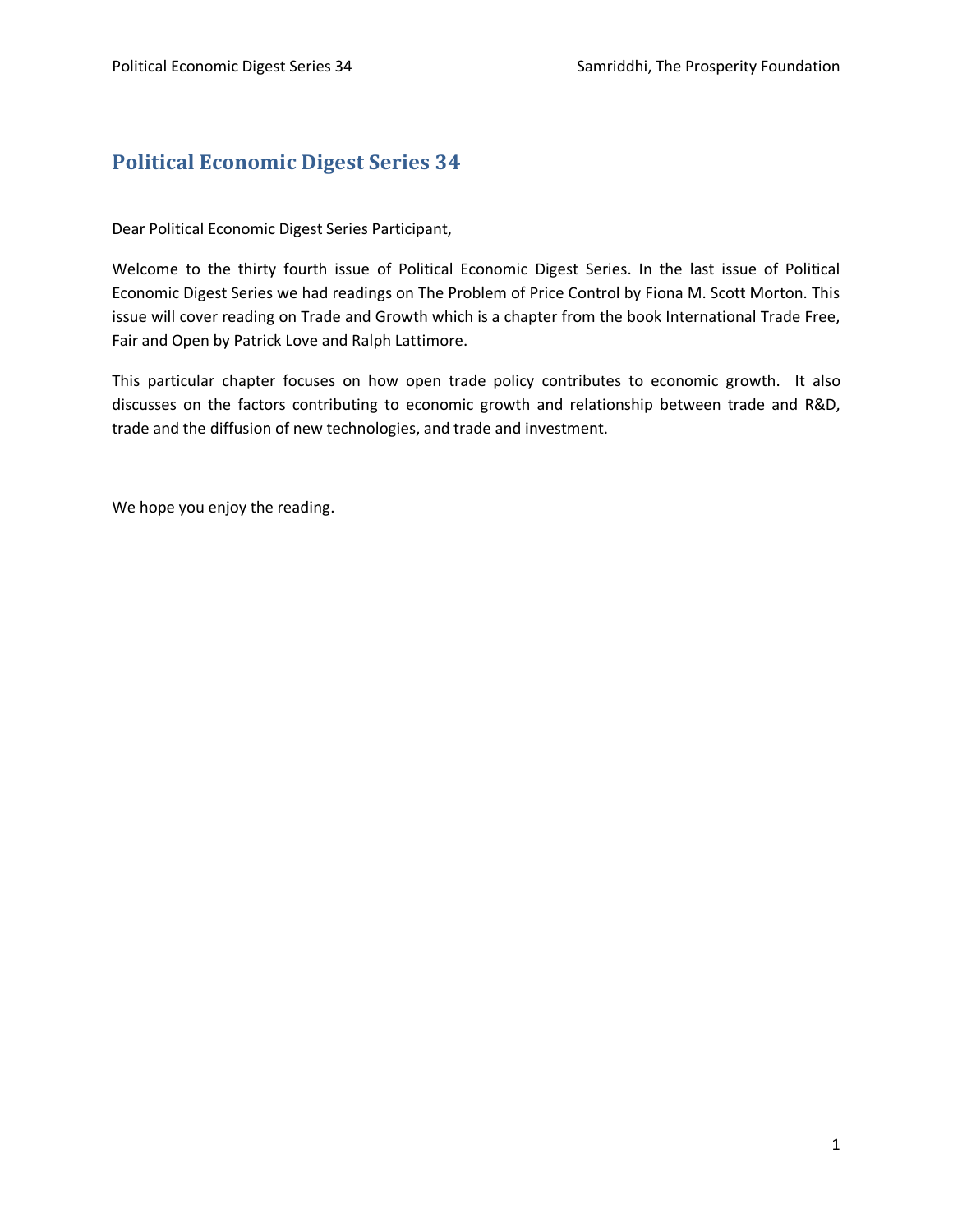# **Trade and Growth**

#### *By way of introduction...*

*In this chapter, we won't try to prove that trade is good for growth and that liberalisation is good for trade, so liberalisation is always good for growth whatever the circumstances. But we will demonstrate that an open trade policy is more likely to contribute to economic growth than alternative policies. We'll start by looking at the different factors that contribute to economic growth and how trade affects them, and then we'll look at the relationship between trade and R&D, trade and the diffusion of new technologies, and trade and investment.*

They say that if you ask any two economists what they think about something, you're bound to get at least three opinions. Recipes for economic growth and the role of trade is a case in point. For a start, economists would make a distinction between the impact of trade and the impact of trade policy on productivity and growth. This sounds like splitting hairs, but while economists generally agree that trade as such is good for growth, they might disagree as to whether a policy of trade liberalization is good, bad or irrelevant for growth in a given country at a given moment.

There is a basic consensus that trade, income and productivity levels are positively and strongly correlated, with robust evidence to support it. An increase of one percentage point in the share of trade in GDP raises income level by 0.9% to 3%. Nevertheless, a policy of trade liberalization alone will not guarantee income and productivity growth. Economic growth is an extremely complex phenomenon, and trade is only one contributor, interacting with many others. That's why throughout this book, we stress the importance of other influence ranging from physical geography to education, health and culture.

Productivity growth depends on human and physical capital and on the way production is organized. Behind this first, readily identified layer of phenomena, there are deeper causes. These include the quality of the financial sector and the legal situation, especially property rights and enforcement of contracts. Such institutional factors are often difficult to quantify. They may be affected by hundreds of years of history and tradition and be influenced by foreign and domestic customers and suppliers, investors or changing social norms and ideas. Think of the growing influence of environmental concerns, for instance.

# *Trade and the sources of economic growth*

Expanding knowledge is the ultimate source of long-run economic growth. The great leaps in productivity brought about by the Industrial Revolution and the Agricultural Revolution that preceded it were made possible by new understanding of the laws of physics, chemistry, biology and the other sciences. But for this knowledge to generate economic growth it had to be transformed into new machines, the skills to use them and better ways of organising production to make the most of those machines and skills. The steam engine, for instance, revolutionised production and transport. But to do so, it needed a whole range of new professions and new ways of organising work. Society had to accept (or at least tolerate) the changes. We take these changes for granted now. Yet the idea of working a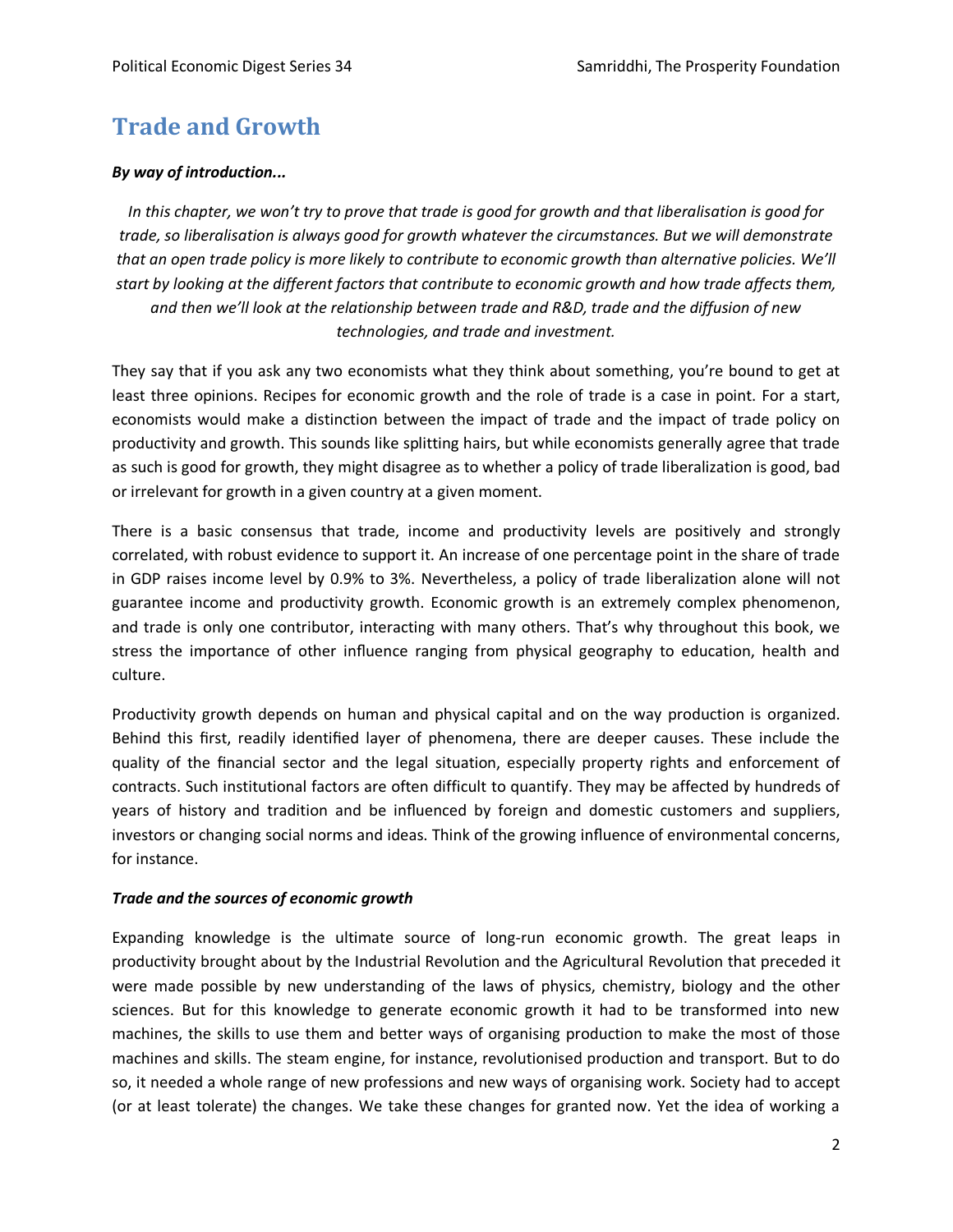fixed number of hours with set times for starting and finishing was a radical change. An agricultural economy traditionally thought in terms of years, seasons and days, not weeks, hours and minutes. Even then, different towns had different times, and Britain only adopted Greenwich Mean Time as the nationwide official time to replace "local mean time" in 1880 (although the railways had adopted it in 1847).

So if growth is stimulated by adopting knowledge, how does trade contribute? For a start, trade helps to pass on the knowledge people elsewhere have put into goods. When you buy a computer, you buy a share of the research and know-how that went into designing, building and selling the final product and its many components. Knowledge isn't just contained in physical objects – trade in services can also be important for the transmission of knowledge. For instance, if the computer has a problem, the hotline you call may be in another country, so in effect you're importing the after-sales service. Licenses are another way to gain access to knowledge – the technology isn't transferred, but the information needed to recreate or use it is. Nowadays, foreign technology accounts for the bulk of domestic productivity growth in most countries and the smaller the country, the more this is the case.

Trade liberalisation also allows the most productive firms to expand into the bigger markets it creates. The least productive firms will not only be unable to profit from the new opportunities,they may be forced out of business completely by competition from new companies. It can be argued that the higher level of productivity of firms that export has little to do with trade in itself since the firms that take advantage of the new opportunities have to be more dynamic and more productive in their traditional markets to begin with. In other words, there is a kind of self-selection of exporting firms.

Trade also encourages gains from specialization and the division of labour. Previously, this happened within the firm. In the auto industry, for instance, the big companies made most of the parts that went into a vehicle themselves. Today, the industry still has a relatively high degree of vertical integration – a BMW still has a BMW engine and is sold in a BMW dealership. But a modern car is assembled from over 30 000 components, compared with 700 in a Model-T Ford, and it doesn't make economic sense for a single company to try to develop all the mechanical and electronic parts it needs.

Specialization therefore takes place among firms rather than within firms. Trade expands potential markets, and these larger markets mean that a firm can specialize more narrowly and still find enough customers. The result is a deeper division of labour, and this means that even a firm from a small country can prosper in activities where its home market is restricted. But even firms in large countries take advantage of the international division of labour to reduce costs and expand sales. The extent to which a country or a firm can benefit from global value chains depends on how much it costs to trade, not only in financial terms such as tariffs, but in the time it takes to transport goods or deal with the paperwork.

# *Does it have to be high-tech?*

If specialization contributes to growth, what kinds of specialization should a government encourage or should a company or investor concentrate on? The obvious answer would be the new dynamic sectors. Profit margins are low in mature sectors and leave few resources for R&D and growth. Worse, in a free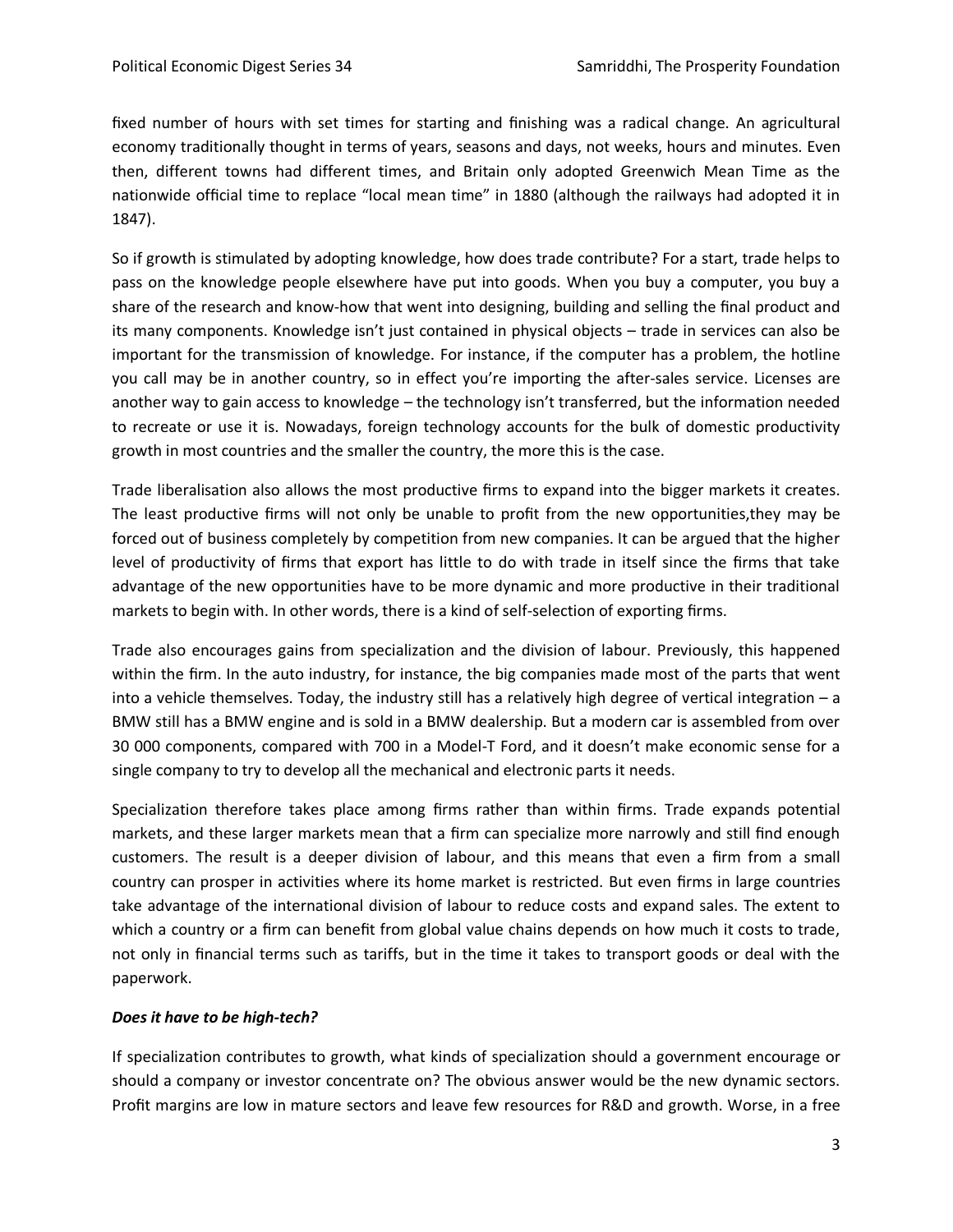trade regime, and given the pace of change in today's economy, it would become harder and harder to catch up, leaving those countries specializing in mature sectors further and further behind.

A look at productivity growth statistics for manufacturing lends some support to this argument. A study of US data over 1960-1996 shows that, as you might expect, computer-related sectors have the fastest productivity growth. But a closer look reveals some interesting changes over time. For a start, "computer-related" is a huge category and while this broad definition is at the top of the classification, the subsectors that compose it change places over time. Semiconductors were in sixth place over 1960- 1987, with computer storage devices taking first place. Over the following ten years, storage slips to seventh place, and semiconductors are top. Even more interesting, the entire ranking for the first period consists of what most of us would spontaneously consider as high-tech sectors. But take a look at the next period. Three of the ten sectors seeing the fastest growth are in clothing and footwear. Indeed shoes rank fourth. Competition from imports probably incited the US clothing industry to upgrade its operations using the latest product design and manufacturing technologies. So what matters for productivity levels and growth rates is less what is produced than how it is produced.



# THE TEN US MANUFACTURING SECTORS WITH FASTEST GROWING PRODUCTIVITY, 1960-1987 and 1987-1996

#### 1960-87

| 20.8<br>20.2                                      |
|---------------------------------------------------|
|                                                   |
|                                                   |
| 19.7                                              |
| 15.7                                              |
| 5.6                                               |
| 50                                                |
| 3.4                                               |
| 30                                                |
| 3.0                                               |
| Medicinal chemicals and botenical products<br>2.9 |
|                                                   |

#### 1987.96

| <b>Name</b>                                              | Productivity |
|----------------------------------------------------------|--------------|
| Semiconductors and related services                      | H.2          |
| Electronic computers                                     | 2.9          |
| Computer peripheral equipment<br>out elsewere classified | E.1          |
| Footwear except rubber,<br>not elsewhere classified      | 1.7          |
| Computer terminals                                       | 1.7          |
| Telephone and telegraph apparatus                        | 1.6          |
| Computer storage devices                                 | 1.5          |
| <b>Digars</b>                                            | 1.5          |
| Dress and work gloves, except knit<br>and al-leather     | 1.5          |
| Knit outwear mills                                       | 1.4          |

Source: "Liynamic Gains from Irade", **OECD Trade Policy Working Papers.** 

StatLink = = : http://dx.doi.org/10.1/8//545156896545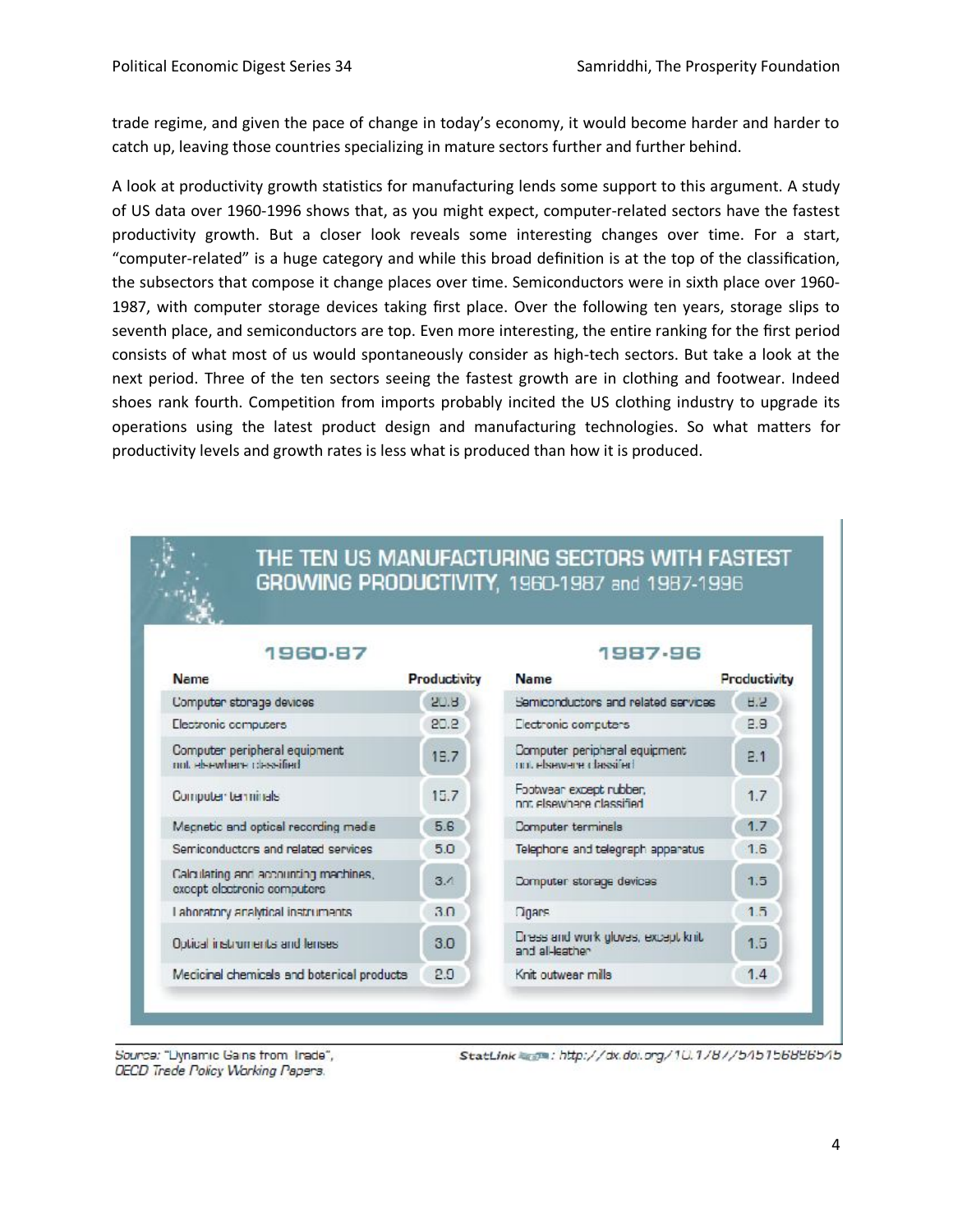Historical data confirm that there are various paths to improving productivity and growth. A country that has a high rate of capital investment over time will gradually come to specialise in capitalintensive sectors. In other words the countries' comparative advantages are moving towards capital-intensive operations. Likewise, a country that invests in education will shift towards skills-intensive industries or skills-intensive activities within industries, provided markets are permitted to allocate the resources. Data for Japan suggest that companies focus on more skills-intensive activities while outsourcing the less skillsintensive activities to neighbouring countries.

The empirical evidence then does not justify fears of being locked into an unfavourable pattern of specialisation in a free trade scenario. A country that invests in human and physical capital as well as in R&D can shift its comparative advantage and adapt its industrial structure to take advantage of new opportunities, as Korea has shown.

#### *Trade and investment*

To profit from trade liberalisation then, a country has to invest.Trade liberalisation in turn can help countries to make the most of this investment in several ways. Open countries have access to larger markets. This makes it worthwhile to invest in sectors where the initial costs for machinery and so on are high – capital intensive sectors – because fixed costs can be spread out over a larger number of units of output. For example, in 2007 Intel opened Fab 32, a new factory in Arizona to produce the latest generation of microprocessors. This single factory cost \$3 billion, but it will produce tens of millions of processors for world markets.

Trade liberalization also facilitates the import of cheaper foreign-produced intermediate goods and services. The price of capital goods and services also drops, and since the production of capital equipment is concentrated in a small number of countries, trade liberalization is particularly important in providing access to them. The spectacular success of some developing countries as exporters would not have been possible without affordable machinery (and sources of intermediate products).

And in many cases foreign capital has been a valuable addition to local savings. Liberalisation of trade and investment encourages FDI from foreign firms seeking to rationalise their production and benefit from economies of scale. At the same time, high trade barriers can also encourage FDI. This is known as "tariff-jumping" – investing in a country to which it's hard or impossible to export, in order to get around trade barriers. But in this case, investment is likely to concentrate on producing only for the domestic market.

# *Trade and R&D*

Now we'll look at how international trade affects R&D, the search for knowledge. Private firms, motivated by expected profits, engage in R&D to develop new products or processes. Innovating firms can earn a handsome profit both in relatively small protected markets and in large competitive markets – and of course even more profits in large and protected markets. Trade is relevant to R&D insofar as it determines the size of the market. When the domestic market is of small to medium size, trade policy involves a trade-off between large margins and small volumes, in other words a more protectionist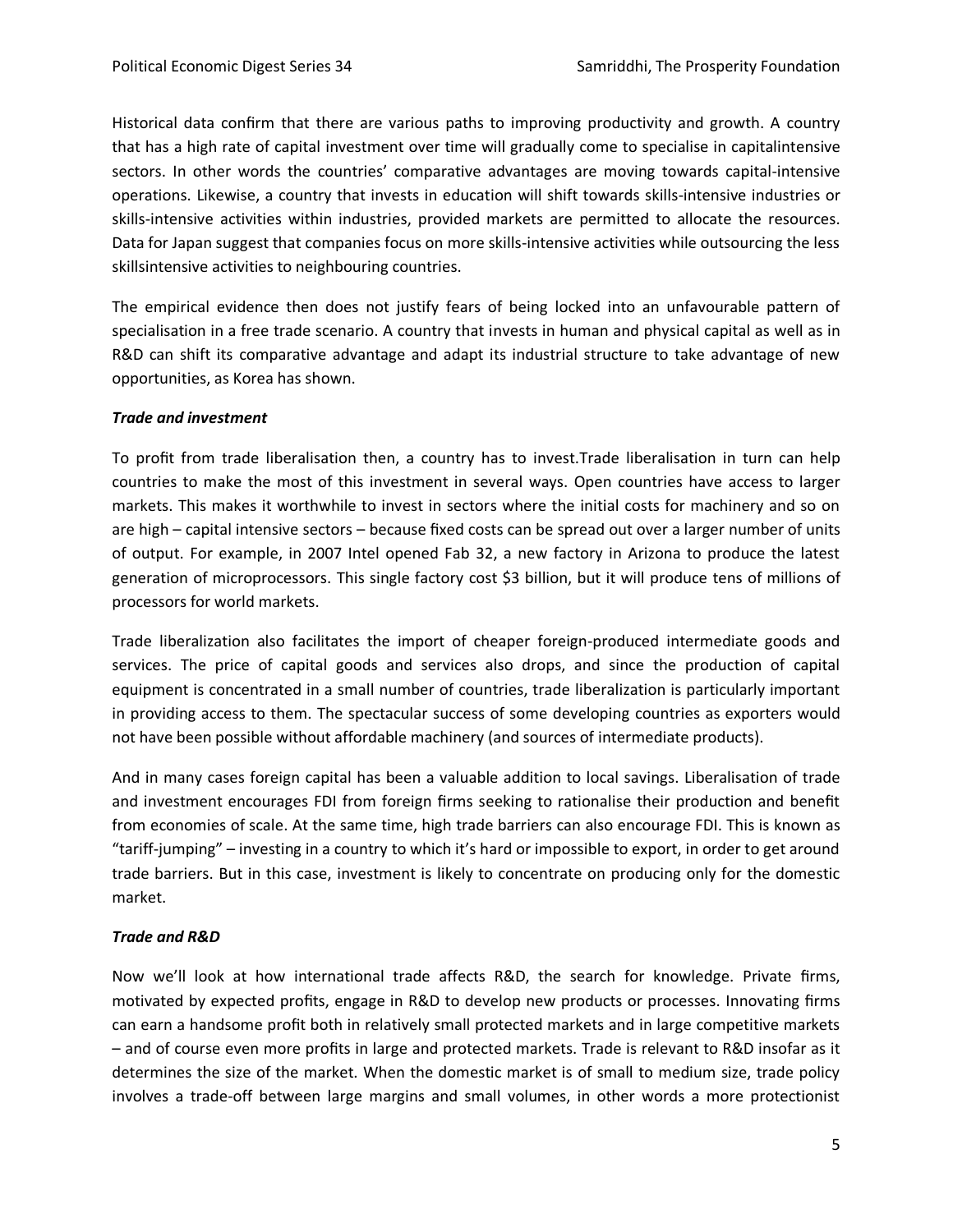policy, or it involves small margins and large volumes, that is, a more open approach. To put it another way, trade leads to lower margins, but higher volumes.

The optimal policy probably depends on the strength of intellectual property protection, with higher margins where intellectual property rights are protected. Here again, there may be a trade-off, this time between protection of intellectual property rights and technology diffusion. If intellectual property protection is weak, then technology that exploits an innovation will spread more quickly, boosting growth. At the same time, weak protection reduces the incentive to spend money on R&D.

History provides some interesting examples to fuel the debate on the ideal level of intellectual property protection. One of the most quoted ones is the light bulb. Joseph Swan patented a carbon filament lamp in England in 1878, and Thomas Edison patented essentially the same thing a year later in the US. At that time, there were no patent laws in the Netherlands, so in 1891 Royal Philips Electronics, as Philips was known at the time, could simply take the invention and turn it into the money spinner that would finance the firm's expansion and inventions of its own. Ericsson did something similar in 1876 – it reverse-engineered Bell's telephone, which he hadn't patented in Sweden.

The optimal balance between intellectual property protection and technology diffusion may shift in the direction of intellectual property protection if efficient markets for innovations are developed. In that case the innovator can realise the market value of the innovation directly through licensing. Trade in innovations enables innovation to be separated from production and allows the division of labour between R&D firms and manufacturers across countries, and R&D becomes a traded service.

Apart from lowering margins, trade is also likely to increase the number of competitors who imitate an innovation, thereby discouraging private investment in R&D. On the other hand, trade provides a larger market from which to recoup R&D expenditure and opens up a large market for licenses, encouraging R&D if, as we said, intellectual property is adequately protected. If the latter effect dominates, trade may contribute to a rising share of R&D in countries relatively abundant in human capital, both in OECD and emerging economies.

# *Spillovers*

So far we've mainly discussed the impact on firms that invest in new technology. But there are also linkages between trade and productivity growth through technological spillovers to other firms in the same sector. Even nation-level productivity can improve because the average stock of knowledge of the sector or of the economy increases. Knowledge spillovers can be described through three learning effects that can increase productivity:

Learning-by-doing effects are a by-product of ordinary production and refer to the role of experience in increasing productivity. These effects were often quoted as justifying a policy of import substitution, that is to say encouraging local production rather than depending on foreign suppliers. In fact, learningby doing effects are usually stronger in an open economy because of the higher degree of specialisation resulting from trade. If, as a consequence of trade liberalisation, a country specialises in sectors where there are more economies of scale, there will be also more opportunities to learn. Trade increases the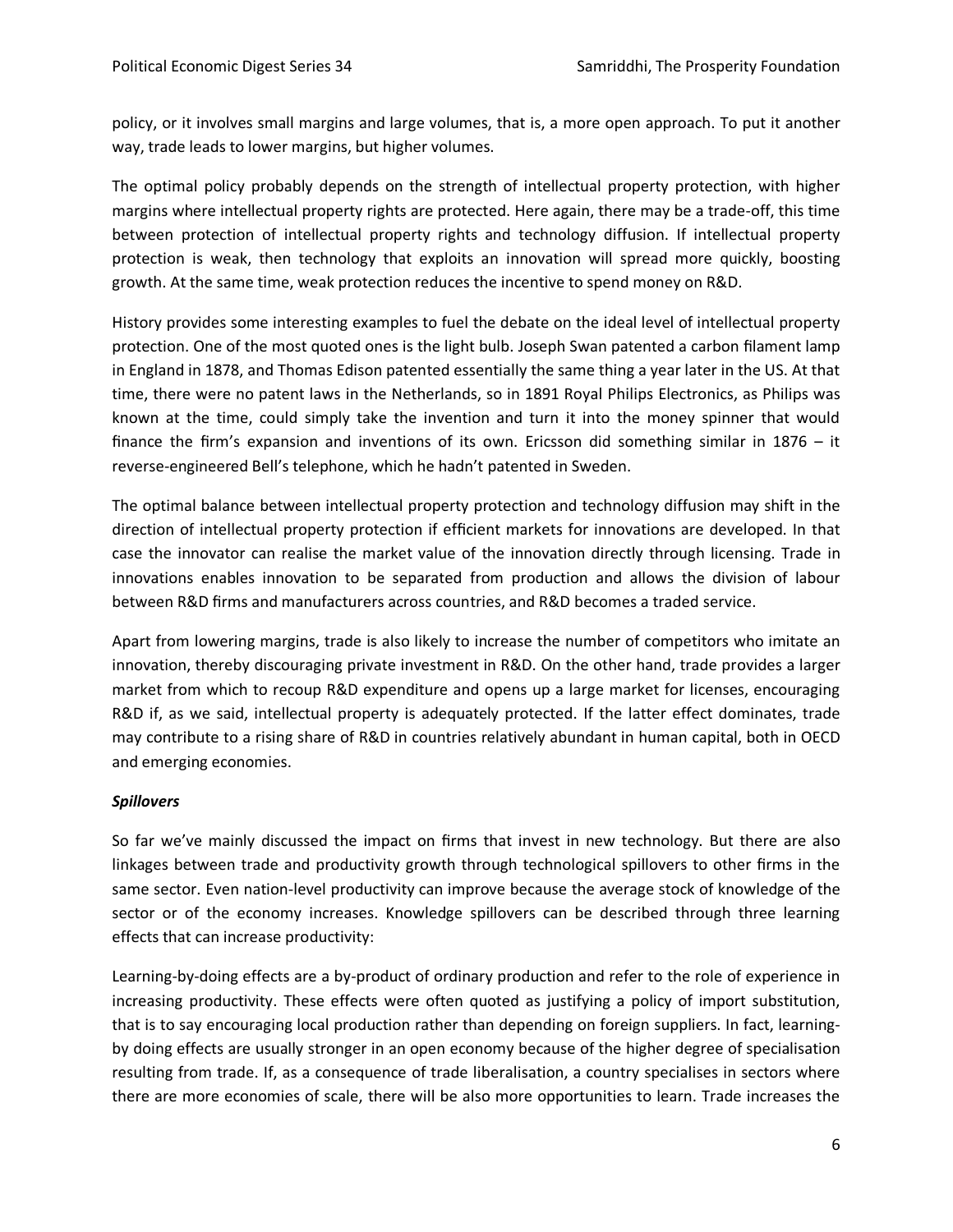size of markets and the scale of specialization. There is also a potential impact from trade on the composition of production, as specialization switches from sectors with low technological spillovers to sectors with important learning-by-doing effects.

Learning-by-importing effects occur when domestic producers have indirect access to the foreign stock of knowledge (without having to invest in R&D) and can draw on this stock to increase their productivity. This type of learning is linked in particular to the import of intermediate goods, since these goods generally incorporate the latest technology and are used by domestic companies in their production process. The role of trade is to bring foreign technologies to the domestic economy or to let domestic firms improve their own technologies or products through reverse engineering and imitation. These effects can result from trade in services as well. Multinational corporations often have office systems and other technologies that local firms can emulate.

Learning-by-exporting effects refer to a situation where exporting firms learn from their foreign clients and are in contact with clients and competitors using more advanced technologies in foreign markets. Trade encourages exporters to become as efficient as their competitors, and in fact they may be forced to learn if they want to stay in the market – for example, a market with higher quality standards than domestic ones.

These three types of learning all boost the level of productivity. We can also add a fourth type: "learning-to-learn". Contact with foreign products or foreign clients means that firms can learn how to further increase their productivity not only by using the available technology but also by improving their own technologies at a faster rate than before. Firms also have incentives to use better inputs and to adopt foreign technologies more rapidly. Trade could then have an impact not only on the level of productivity, but also on how quickly productivity grows.

# *FDI, vertical specialization and outsourcing*

The relationship between trade and technology transfer doesn't just depend on what happens in the firm or country adopting the new technology. It also depends on foreign direct investment and multinational corporations. Foreign direct investment is an important channel of international technology diffusion, placing technologies in the host economy where they can be studied, where domestic workers can learn from them and where they can be used as inputs for domestic production. The foreign firm itself uses FDI to provide the technology needed to improve the supply of its inputs or to create a market for its products.

Linkages with domestic suppliers are called backward linkages; those with firms further down the production chain are called forward linkages. A firm can also have linkages with competitors (horizontal linkages). This might sound odd, but can make sense when a firm is trying to create a market for final products or for suppliers in order to reach the appropriate scale economies and the firm is too small to do so alone – which is often the case in global markets. Large companies, for example, may co-operate to create and impose standards, while small companies may form associations to negotiate better prices on bulk products they all use.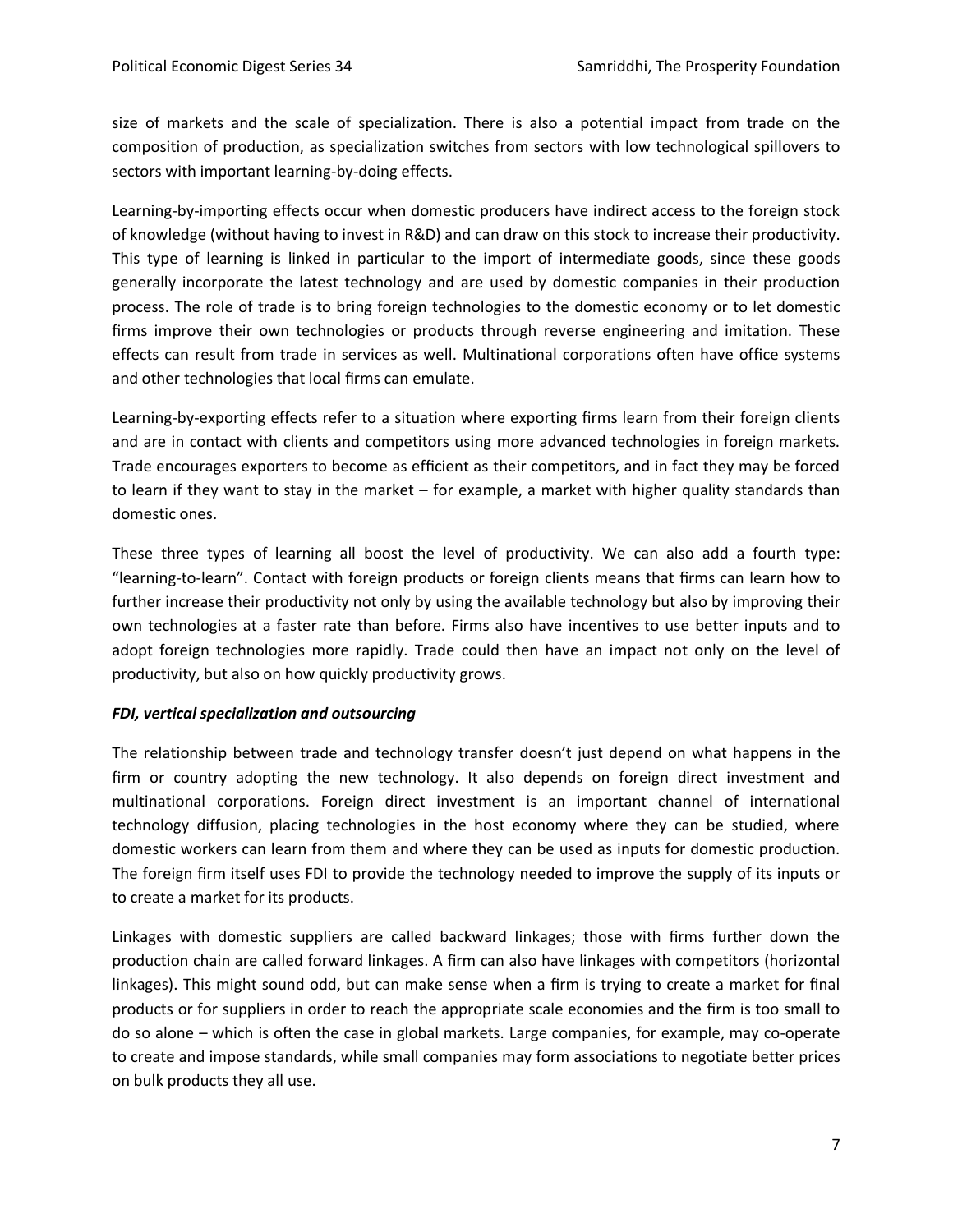Multinationals are important in technological spillovers from trade and FDI for three reasons:

- Their more advanced production methods and technology.
- Their network of international suppliers, customers and contracting firms, involving contacts with skilled people all over the world with knowledge-sharing and international training programs.
- Their intangible assets that are the source of their value creation, such as management and marketing skills.

The influence of multinationals is seen in the dramatic changes in production processes over the past 20 years. The reduction in transport and communication costs and trade barriers has made it possible to fragment production across many countries, each specializing in a particular stage of the production sequence. Each part of the sequence trades with the next in a vertical trading chain, and today vertical specialization explains 21% of world trade. It has increased FDI flows and intra-firm trade in a complementary relationship and has encouraged many of the interactions that characterize the global economy.

The second phenomenon that has changed world trade and has encouraged the diffusion of technologies through trade is the development of international outsourcing. This is closely related to vertical specialisation and the emergence of global value chains. The difference is that international outsourcing creates trade flows instead of FDI flows. It generates services trade when the outsourced activity is performed by another company in another country. There is, however, a relationship between trade, FDI and outsourcing, as most of the companies that provide outsourced services are subsidiaries of multinationals or domestic firms that have benefited from the technological spillovers. Businessprocess outsourcing services in India, for example, developed through FDI by foreign information technology firms. Outsourcing has significantly contributed to the increase in the growth of trade in intermediate inputs and thus to the potential technological spillovers from this type of trade.

As with the impact of trade on productivity, empirical studies on FDI and technology diffusion have to take account of the fact that FDI is generally attracted to sectors where productivity is already the highest and productivity growth strong. Firms invest in sectors with the most promising growth rate and in the best companies. The impact on domestic firms of the entry of foreign companies is twofold. On the one hand, domestic firms can expect productivity gains through technological spillovers. On the other hand, the increased competition from foreign firms may diminish the production of domestic firms and take market share from them. The net impact of FDI on the productivity of domestic firms can thus be either positive or negative, depending on the firm involved.

Empirical studies only analyse the manufacturing sector, whereas services are the main sector in many countries and are more and more open to trade. Bearing these limitations in mind, the question is to know under what circumstances FDI has been found to generate technology transfer and under which circumstances it has not. Some general conclusions emerge: